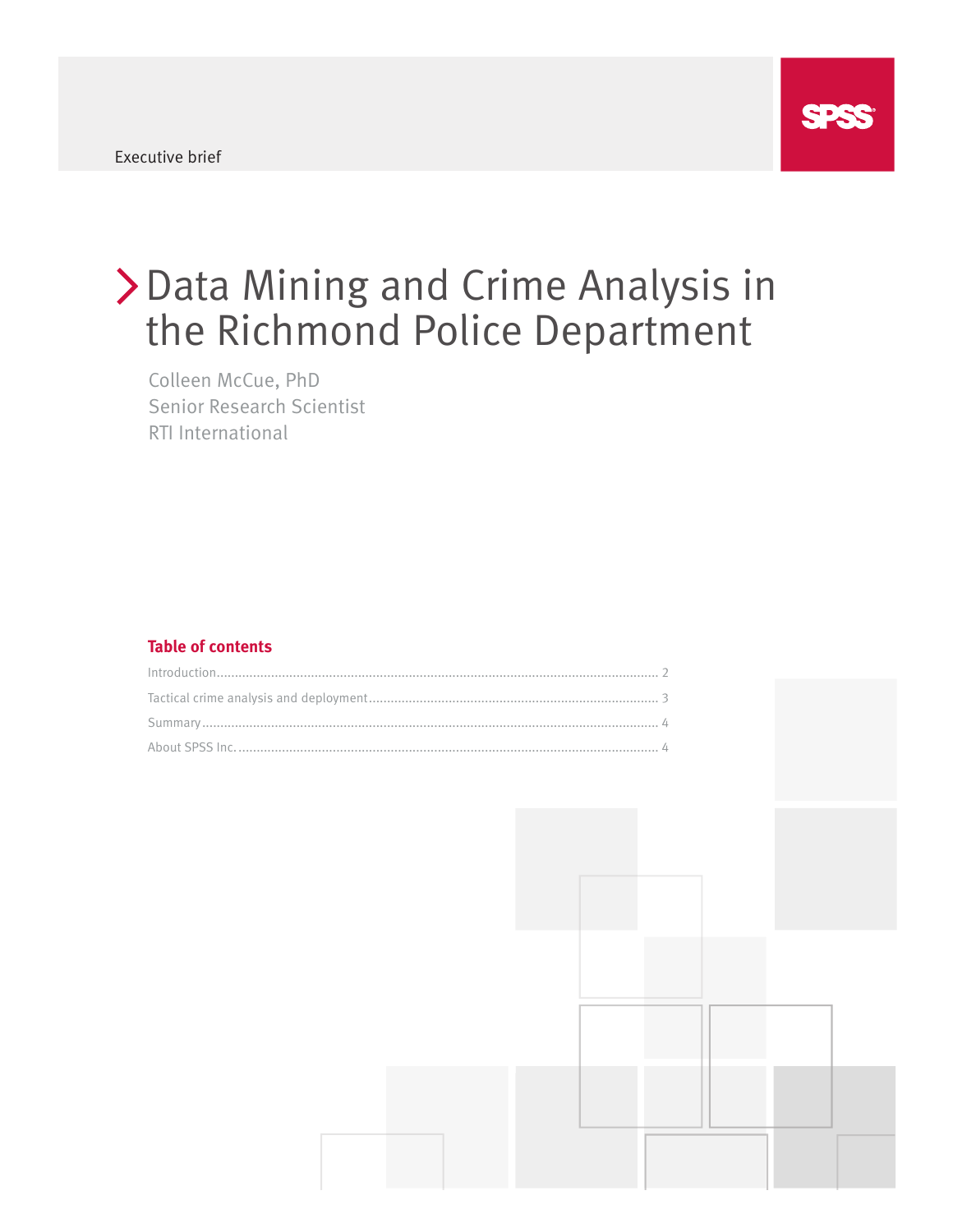## **Introduction**

As information science and technology progress, sophisticated data mining and artificial intelligence tools are increasingly accessible to the law enforcement community. Once reserved for large federal agencies and research centers, data mining tools are now available to enhance decision making and analysis at the state and local levels. Many of the software packages available today are extremely fast, powerful, and easy to use, which makes them appropriate for live environments, such as task forces or operational planning sessions.

The Richmond Police Department chose Clementine® from SPSS Inc. as its data mining tool. The ability to actively work cases or brainstorm with live data enables operational and analytical personnel to put more science (and less fiction) into analytical, operational, and policy decisions.

Under the leadership of Colonel Andre Parker, the department uses data mining for a variety of law enforcement and intelligence applications, including tactical crime analysis, risk and threat assessment, behavioral analysis of violent crime, analysis of telephone and Internet records, and deployment strategies.

As all public safety organizations attempt to address the challenges associated with staggering increases in available information, new tools and a different approach to analysis are required. In the department's experience, data mining tools are the answer. Used extensively in the business community, the newer data mining tools do not require huge IT budgets, specialized personnel, or advanced training in statistics. These products are highly intuitive, relatively easy to use, PC-based, and very accessible to state, and even local, law enforcement agencies.

Some data mining software products even enable analysts to create and save queries, giving agencies full-time access to crime analysis. Data mining tools also enable users to merge and analyze data resources that do not traditionally coexist. This type of value-added analysis is a huge asset and allows the analyst to see and describe the "big picture" in related incidents or data resources, providing a more complete view of events or activities.

The data culling, management, and descriptive analysis features offered by commercially available data mining packages are extremely valuable to crime and intelligence analysts. Much of the data analyzed in the public safety arena was not created or maintained in a format conducive to analysis, and is less than perfect in many ways. In the department's experience, users can clean, characterize, and analyze data from a variety of sources in a data mining environment, resulting in the identification of actionable patterns and trends.

The Richmond Police Department uses data mining in a variety of analytical applications, including the examples outlined on the following page.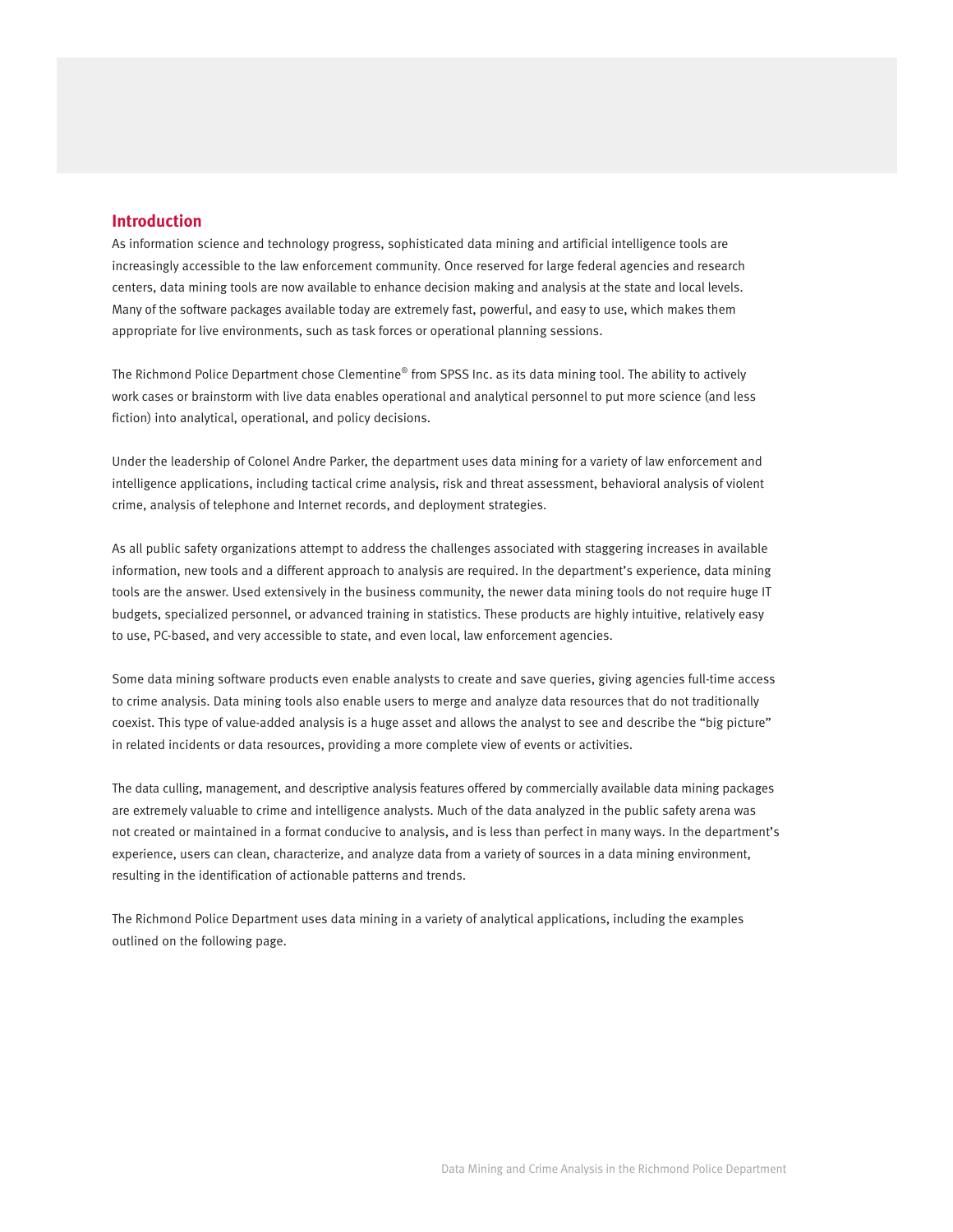## **Tactical crime analysis and deployment**

Personnel resource costs typically represent a large percentage of any law enforcement agency budget. The ability to efficiently allocate and deploy these resources using an information-based decision process is not only cost effective, but provides enhanced public safety. Traditional tactical crime analysis generally involves creating a model—representing a crime or series of crimes—which is used to link cases, identify and apprehend suspects, and/or prevent future crimes. Data mining, when applied to tactical crime analysis, is a knowledge discovery tool that can be used to review extremely large datasets and incorporate a vast array of variables, far beyond what a single analyst, or even an analytical team or task force, can accurately review. It also does this work in a timely fashion, which is critical to apprehending suspects before they can commit additional crimes. The ability to generate and save queries enables agencies to further automate the analytical process, which ultimately saves time and personnel resources, while further enhancing public safety.

For example, the department recently used Clementine to address the increase in citizen complaints of random gunfire traditionally associated with New Year's Eve. By analyzing historical data and incorporating recent trends, the department proactively deployed officers to areas associated with an increased risk of random gunfire. Using this strategy of risk-based deployment, the department was able to significantly increase public safety, as measured by a 47 percent reduction in citizen complaints about random gunfire and a 246 percent increase in weapons recovered. Further highlighting the value of data mining in deployment decisions, this increase in public safety was realized with 50 fewer officers than originally planned, resulting in a savings of \$15,000 in personnel costs alone during the eight-hour initiative. Building on this successful foundation, the Richmond Police Department continues to use Clementine to determine how best to proactively deploy its resources and keep Richmond's residents safe.

#### **Risk and threat assessment**

The ability to identify and characterize events or attributes associated with an increased threat level or risk gives agencies an analytical "crystal ball" to use for strategic deployment, crime prevention, special operations and protective details, threat assessment, and forecasting. The department has used data mining to identify and characterize crime patterns and events associated with an increased risk of escalation or violence. Identifying a crime or series of crimes associated with an increased risk of escalation can guide deployment and resource allocation decisions, thereby facilitating timely apprehension of the suspect, and possibly interrupting a crime series before serious escalation occurs.

#### **Behavioral analysis of violent crime**

Data mining is also used to analyze and model violent crime. The department has employed many descriptive techniques and some advanced statistics to characterize drug-related homicides, a pattern of offending that has low case clearance rates, but relatively homogeneous victimology and behavioral characteristics. Rapid development of a motive can, in many cases, facilitate suspect identification and apprehension before a case grows cold. The department is also exploring the use of this approach with serial sex crimes and stranger rapes.